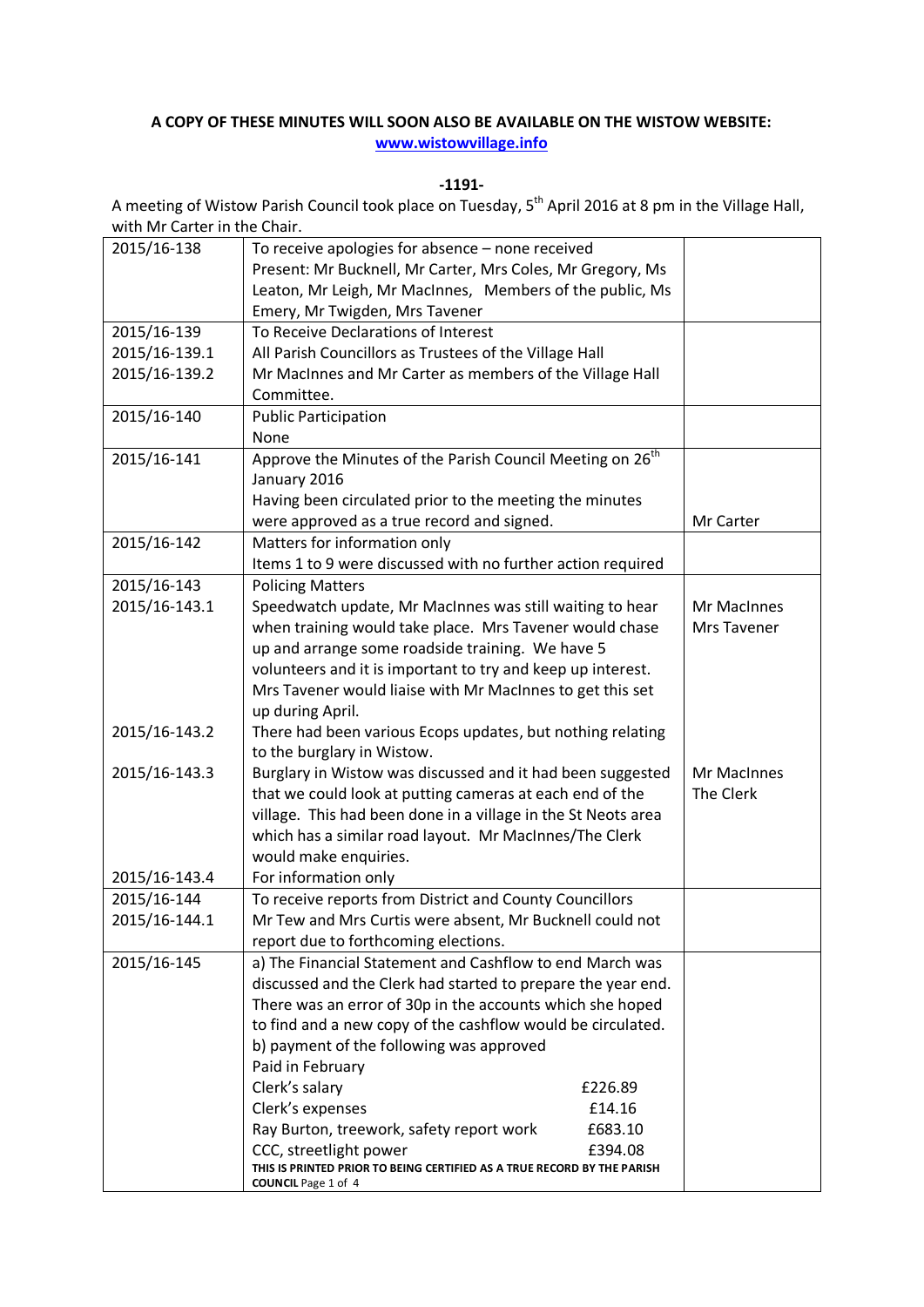|               | $-1192-$                                                                |         |                 |
|---------------|-------------------------------------------------------------------------|---------|-----------------|
|               | To pay in March                                                         |         |                 |
|               | Cambs Water, standpipe in cemetery                                      | £ 15.69 |                 |
|               | HDC, Warbler printing                                                   | £17.62  |                 |
|               | Mrs P Coles, discrepancy on last pay                                    | £3.36   |                 |
|               |                                                                         |         |                 |
|               | Mrs P Coles, expenses                                                   | £11.08  |                 |
|               |                                                                         |         |                 |
|               | c) Income in Feb/March Interest on Cambridge Building                   |         |                 |
|               | Society Account £113.02 and Barclays interest of 92p.                   |         |                 |
| 2015/16-146   | Correspondence                                                          |         |                 |
| 2015/16-146.1 | Requests for donations from EACH and MAGPAS. No                         |         |                 |
|               | donation would be made.                                                 |         |                 |
| 2015/16-146.2 | Thank you from Mr and Mrs Hurford following tree work in                |         |                 |
|               | the playground.                                                         |         | Clerk           |
| 2015/16-46.3  | Email from Mr Cook regarding grass cutting, potholes and a              |         |                 |
|               | wall in Harris Lane. Mr Carter would go to see Mr Cook to               |         | Mr Carter/Clerk |
|               | discuss the issues. The grass cutting could be looked at for            |         |                 |
|               | next season with a view to taking control of the areas of               |         |                 |
|               |                                                                         |         |                 |
|               | concern. Planning guidelines were required to address the               |         |                 |
|               | issue of the wall and Mr Bucknell advised that it was his               |         |                 |
|               | belief that planning permission was not required if the wall            |         |                 |
|               | was less than 2m. This could be confirmed. Potholes had all             |         |                 |
|               | been reported as far as we know, but Mr Carter would                    |         |                 |
|               | check.                                                                  |         |                 |
| 2015/16-147   | To consider any Planning Applications received and planning             |         |                 |
|               | related issues                                                          |         |                 |
| 2015/16-147.1 | None received                                                           |         |                 |
| 2015/16-147.2 | Mr Carter had attended the planning seminar at HDC on 2st               |         |                 |
|               |                                                                         |         |                 |
|               | March which covered the new on-line planning                            |         |                 |
|               | consultations. He reported that under the new system the                |         |                 |
|               | plans could not be downloaded as a pdf and then projected,              |         | Mr Carter       |
|               | wifi would be needed in the meeting room, he also felt that             |         |                 |
|               | an opportunity had been missed to provide links to relevant             |         |                 |
|               | planning clauses and guidance to make it easier for Parish              |         |                 |
|               | Councils to provide relevant feedback. It appeared that all             |         |                 |
|               | that had happened was that printing costs had been                      |         |                 |
|               | transferred from district to Parish level.                              |         |                 |
| 2015/16-148   | <b>Highways Report/Traffic Matters</b>                                  |         |                 |
| 2015/16-148.1 | Mr Tew had sent his MVAS contact. Mr Carter said he felt                |         | Mr Leigh/Ms     |
|               | this project was not moving on quickly enough due to his                |         | Leaton          |
|               | lack of time. Ms Leaton would take over and work with Mr                |         |                 |
|               |                                                                         |         | Mr Carter       |
|               | Leigh to move it forward. Mr Carter would drop his file off to          |         |                 |
|               | Ms Leaton.                                                              |         |                 |
| 2015/16-148.2 | The saltbin on Blackhursts Lane had been moved by BT                    |         | Mr Leigh        |
|               | Openreach whilst working there. Mr Leigh would make sure                |         |                 |
|               | it did not constitute a hazard.                                         |         |                 |
| 2015/16-148.3 | For information only                                                    |         |                 |
| 2015/16-148.4 | For information only                                                    |         |                 |
|               |                                                                         |         |                 |
|               | THIS IS PRINTED PRIOR TO BEING CERTIFIED AS A TRUE RECORD BY THE PARISH |         |                 |
|               | <b>COUNCIL Page 2 of 4</b>                                              |         |                 |
|               |                                                                         |         |                 |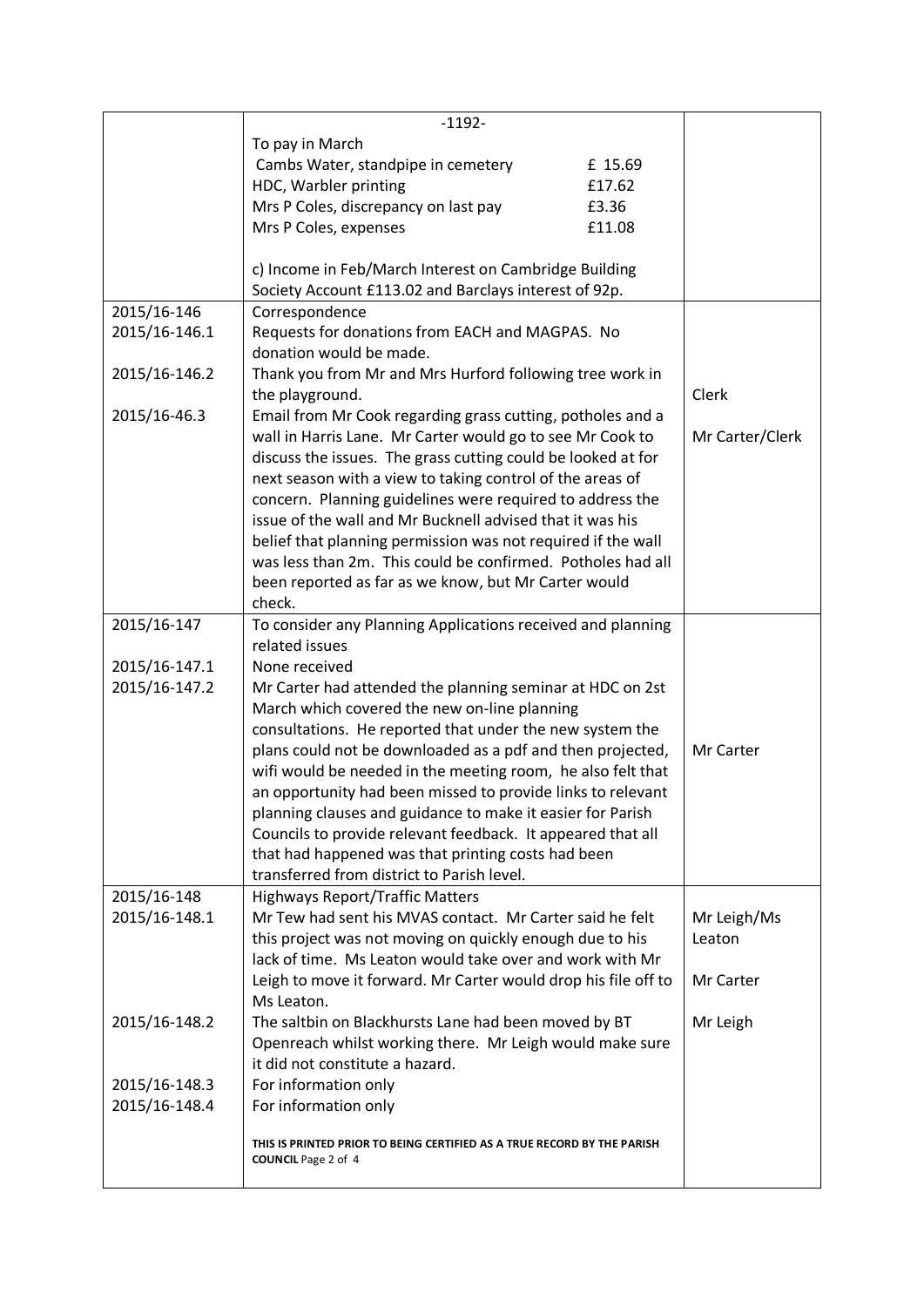|               | $-1193-$                                                                          |                 |
|---------------|-----------------------------------------------------------------------------------|-----------------|
| 2015/16-149   | <b>Maintenance Issues</b>                                                         |                 |
| 2015/16-149.1 | Mr Carter, Mr MacInnes and Mr Twigden had volunteered to                          | Mr Carter       |
|               | address the more minor repairs at the playground. Mr                              |                 |
|               | Carter would purchase the necessary items and make                                |                 |
|               | confirm a time to get started. He also confirmed that he was                      |                 |
|               | completing an application for grant funding for the following                     |                 |
|               | works following the removal of the aerial runway:                                 |                 |
|               | Replace aerial runway<br>1.                                                       | Mr Carter       |
|               | 2. Install basketball hoop in the same area                                       |                 |
|               | 3.<br>Extend hard pathways to provide better access for                           |                 |
|               | buggies/wheelchair users                                                          |                 |
| 2015/16-149.2 | Playground inspection reports were provided.                                      | Clerk           |
| 2015/16-149.3 | No schedule for grass cutting has been received, the Clerk                        |                 |
|               | will chase.                                                                       |                 |
| 2015/16-149.4 | After 5 months of chasing a quote for the installation of 2                       | Mr Carter/Clerk |
|               | street lamps in Manor Street has been received. The cost is                       |                 |
|               | £3084 plus VAT. As agreed, a survey of the village will be                        |                 |
|               | carried out as the costs will be borne from the precept.                          |                 |
| 2015/16-150   | <b>Administration issues</b>                                                      |                 |
| 2015/16-150.1 | Complaints procedure, Mr Carter will prepare in time for                          | Mr Carter       |
|               | <b>AGM</b>                                                                        |                 |
| 2015/16-150.2 | The Clerk will prepare the paperwork for audit.                                   | Clerk           |
| 2015/16-150.3 | Clean for the Queen had generated some interest in the                            | Clerk           |
|               | Parish Council. The Clerk will follow up.                                         |                 |
| 2015/16-150.4 | Our next meeting would be the annual open meeting and                             |                 |
|               | reports were allocated as follows:                                                |                 |
|               | Mr Carter, Chairman's report, Financial report                                    | All             |
|               | Mr MacInnes, Playground, Litter and Village Hall                                  |                 |
|               | Mr Gregory, Countryside and Allotments                                            |                 |
|               | Mr Leigh, Highways                                                                |                 |
|               | The Clerk asked Councillors to send the reports over to her,                      | Clerk           |
|               | she would circulate last year's minutes.                                          |                 |
| 2015/16-151   | Working parties feedback and updates                                              |                 |
| 2015/16-151a  | Litter - Mr MacInnes reported that concrete blocks on the                         |                 |
|               | Raveley bends had been removed. Clean for the Queen had                           |                 |
|               | been a great success and had generated some interest in the                       |                 |
|               | Parish Council vacancies.                                                         |                 |
| 2015/16-151b  | Countryside-Mr Gregory had nothing to report.                                     |                 |
| 2015/16-151c  | Village Hall - Mr MacInnes and Mr Carter, nothing to report,                      |                 |
|               | coming up to busy time. Mr Carter did not wish to stand                           |                 |
|               | again as Village Hall representative but this would be                            |                 |
|               | covered at the AGM                                                                |                 |
| 2015/16-152   | Items for Wistow Warbler and Website                                              |                 |
|               | Information on Clean for the Queen had been sent to Dr                            |                 |
|               | Farrar.                                                                           |                 |
| 2015/16-153   | Monthly Audit                                                                     |                 |
|               | Mr Carter is our auditor for March, Mr Leigh volunteered for                      |                 |
|               | April.<br>THIS IS PRINTED PRIOR TO BEING CERTIFIED AS A TRUE RECORD BY THE PARISH |                 |
|               | <b>COUNCIL Page 3 of 4</b>                                                        |                 |
|               |                                                                                   |                 |